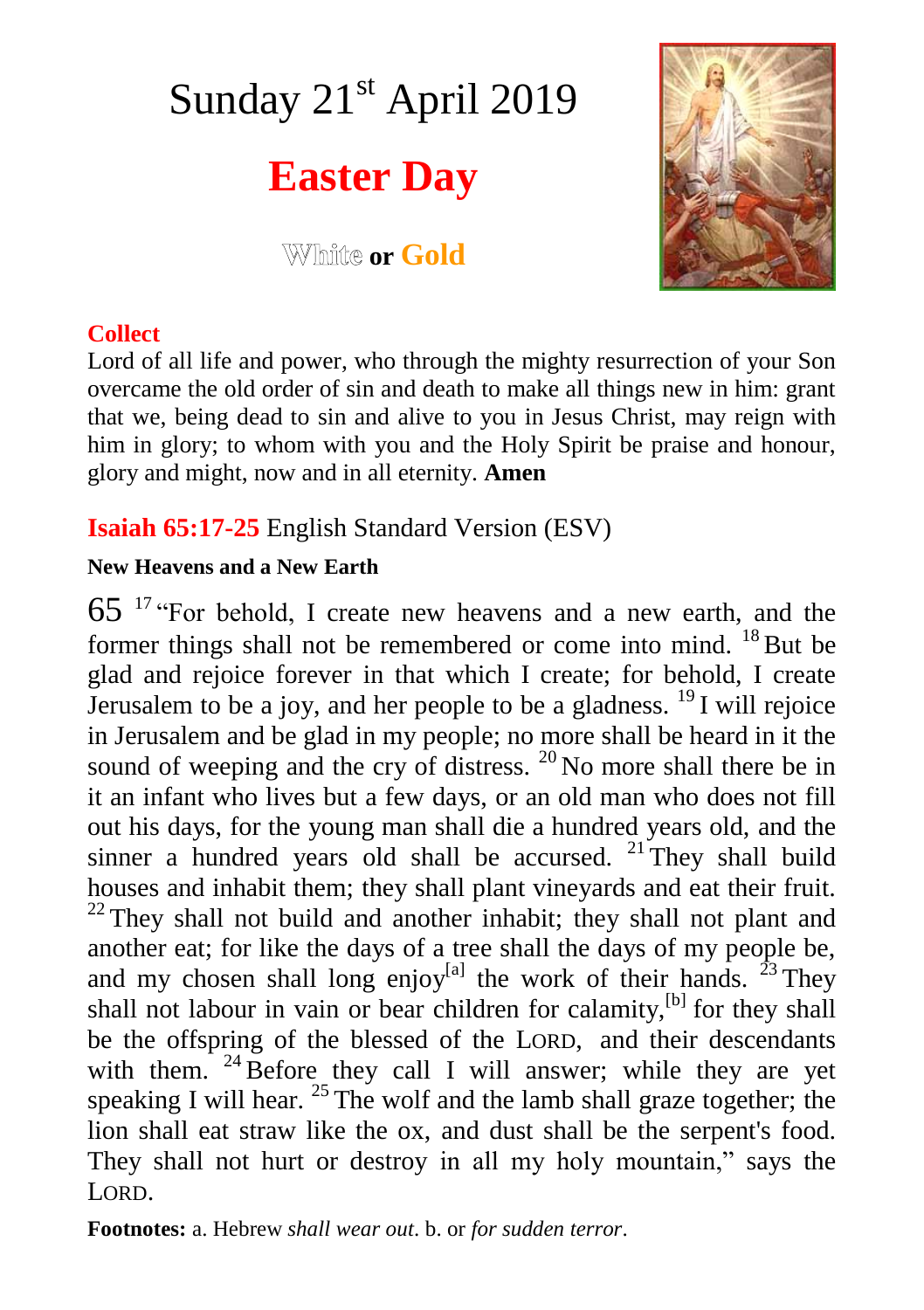**COMMENT:** This lyrical poetry from the school of prophets associated with Second Isaiah (Isaiah 40-55) promises the re-creation of heaven and earth with all possible associated blessings. This was the metaphor the exiles returning from Babylon had of their homecoming to Jerusalem in 539 BC, although the reality was something quite different. John of Patmos used this same metaphor in his summary of the end of God's purpose in the redemption of human history through faith in Jesus Christ in Revelation 21.

## **Luke 24:1-12** English Standard Version (ESV)

#### **The Resurrection**

 $24<sup>1</sup>$  But on the first day of the week, at early dawn, they went to the tomb, taking the spices they had prepared.  $2$  And they found the stone rolled away from the tomb,  $3$  but when they went in they did not find the body of the Lord Jesus. <sup>4</sup> While they were perplexed about this, behold, two men stood by them in dazzling apparel.  $5$  And as they were frightened and bowed their faces to the ground, the men said to them, "Why do you seek the living among the dead? <sup>6</sup> He is not here, but has risen. Remember how he told you, while he was still in Galilee,  $7$  that the Son of Man must be delivered into the hands of sinful men and be crucified and on the third day rise."  $8$  And they remembered his words, <sup>9</sup> and returning from the tomb they told all these things to the eleven and to all the rest.  $^{10}$  Now it was Mary Magdalene and Joanna and Mary the mother of James and the other women with them who told these things to the apostles,  $11$  but these words seemed to them an idle tale, and they did not believe them.  $12$  But Peter rose and ran to the tomb; stooping and looking in, he saw the linen cloths by themselves; and he went home marvelling at what had happened.

**COMMENT:** Luke's version of the resurrection presents a very different story. A group of women of the Galilean disciple community who had seen Jesus buried two days earlier came to anoint the body with spices only to find that the stone had been rolled away and the tomb was empty. Perplexed, they were met by two men in dazzling white garments – not an angel as in Matthew 28 or two angels as in John 20 – who told them what had happened, just as Jesus had told them while still in Galilee. They also gently rebuked the women for their unbelief. The several women whom Luke identified as Mary Magdalene, Joanna, Mary the mother of James and others, returned to the gathered disciples and reported what they had seen and heard, but they were not believed. Peter alone went to the tomb to see for himself. He looked into the tomb – did not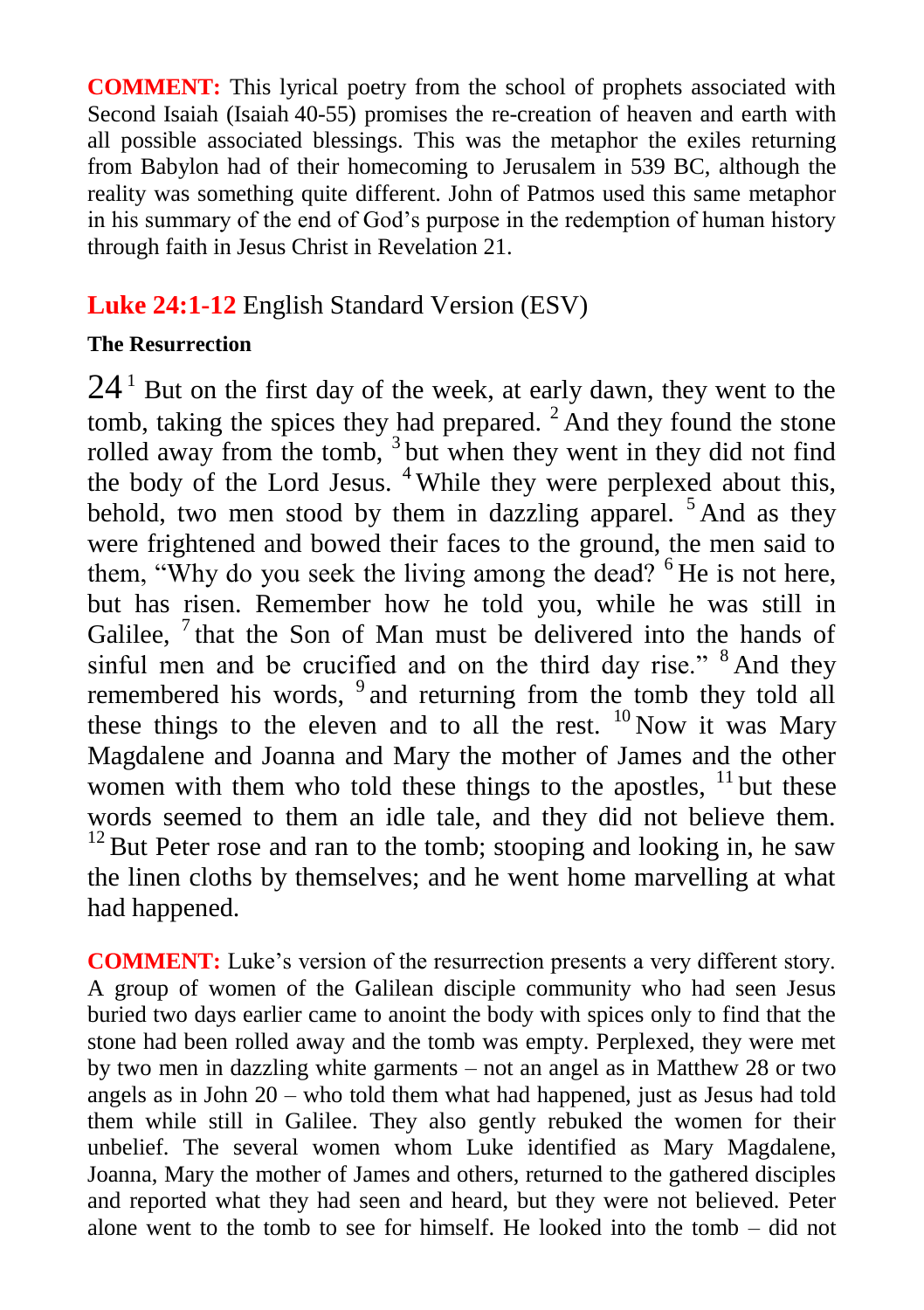enter it, as John reported – and saw the empty linen shroud. He returned home "marvelling". It was beginning to dawn on Peter what had happened. The same Greek word for marvelling (thaumazō) can be rendered "admiring". It is that sense of realising that somebody has pulled it off, and had the last laugh – with the affirmation "YES"! The vindication of God, who seemingly was defeated at the hands of men, with the Crucifixion of the Holy One, but who comes up trumps.

**Psalm 118** Confitemini Domino Grail Psalter

#### R **This day was made by the Lord: we rejoice and are glad.**

<sup>1</sup> Alleluia! Give thanks to the Lord for he is good, for his love endures for ever.  $2$  Let the sons of Israel say: "His love endures for ever."  $\mathbb{R}^7$ 

 $14$  The Lord is my strength and my song: he was my saviour.  $15$  There are shouts of joy and victory in the tents of the just.  $\mathbf{R}^{\prime}$ 

The Lord's right hand has triumphed; <sup>16</sup> his right hand raised me. The Lord's right hand has triumphed;  $17$  I shall not die. I shall live and recount his deeds.  $18$  I was punished, I was punished by the Lord, but not doomed to die**.** R

 $19$  Open to me the gates of holiness: I will enter and give thanks.  $^{20}$  This is the Lord's own gate where the just may enter.  $21$  I will thank you for you have answered and you are my saviour.  $\mathbf{R}$ 

 $22$  The stone which the builders rejected has become the corner stone.  $^{23}$  This is the work of the Lord, a marvel in our eyes.  $24$  This day was made by the Lord; we rejoice and are glad.  $\overline{R}$